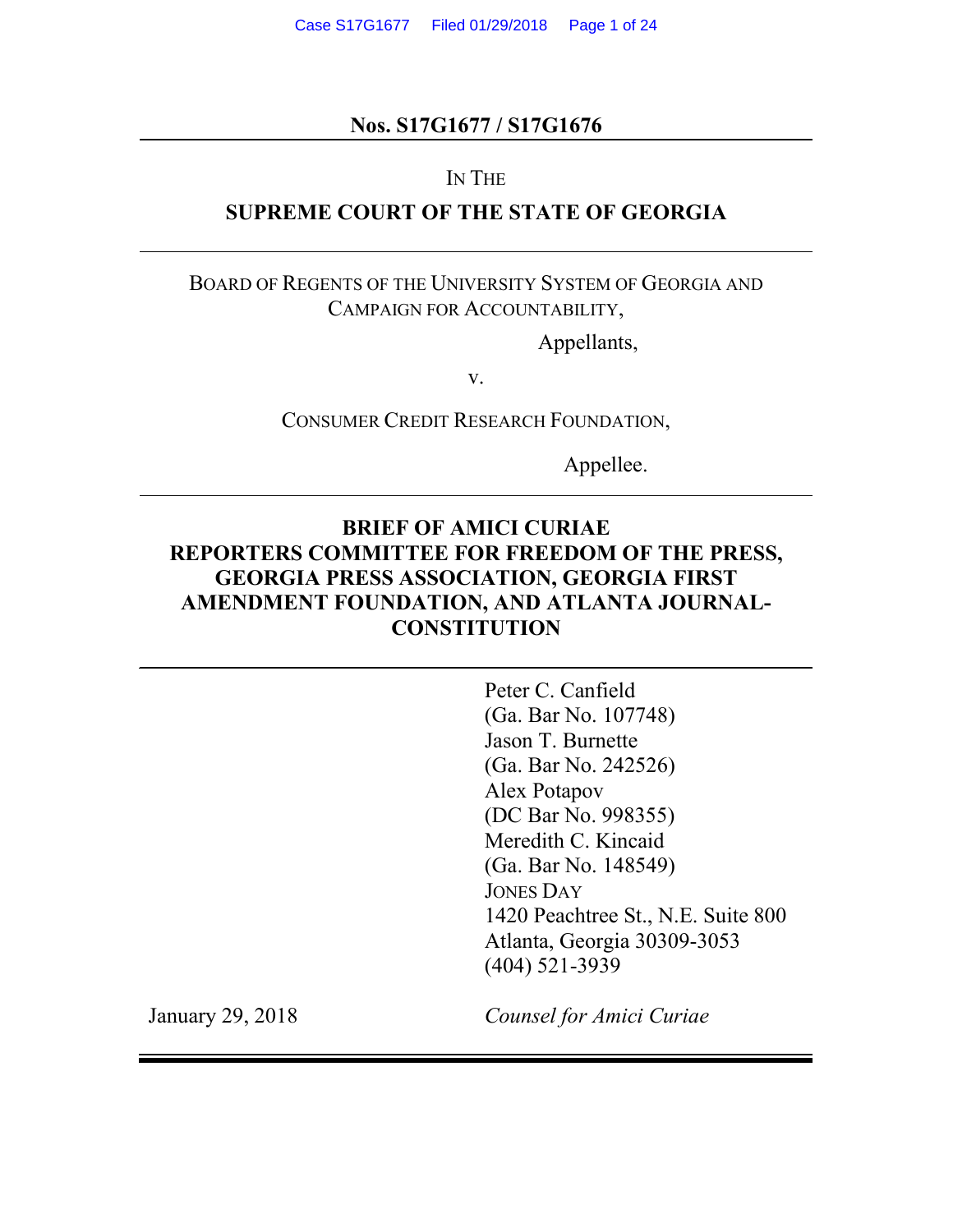# **TABLE OF CONTENTS**

# **Page**

| $\mathbf{I}$ . | The Court of Appeals' Holding Violates the Text and Purpose |  |
|----------------|-------------------------------------------------------------|--|
| П.             | The Court of Appeals' Holding Will Lead to Untenable        |  |
| III.           | The Court of Appeals' Holding Makes Georgia an Outlier in   |  |
|                |                                                             |  |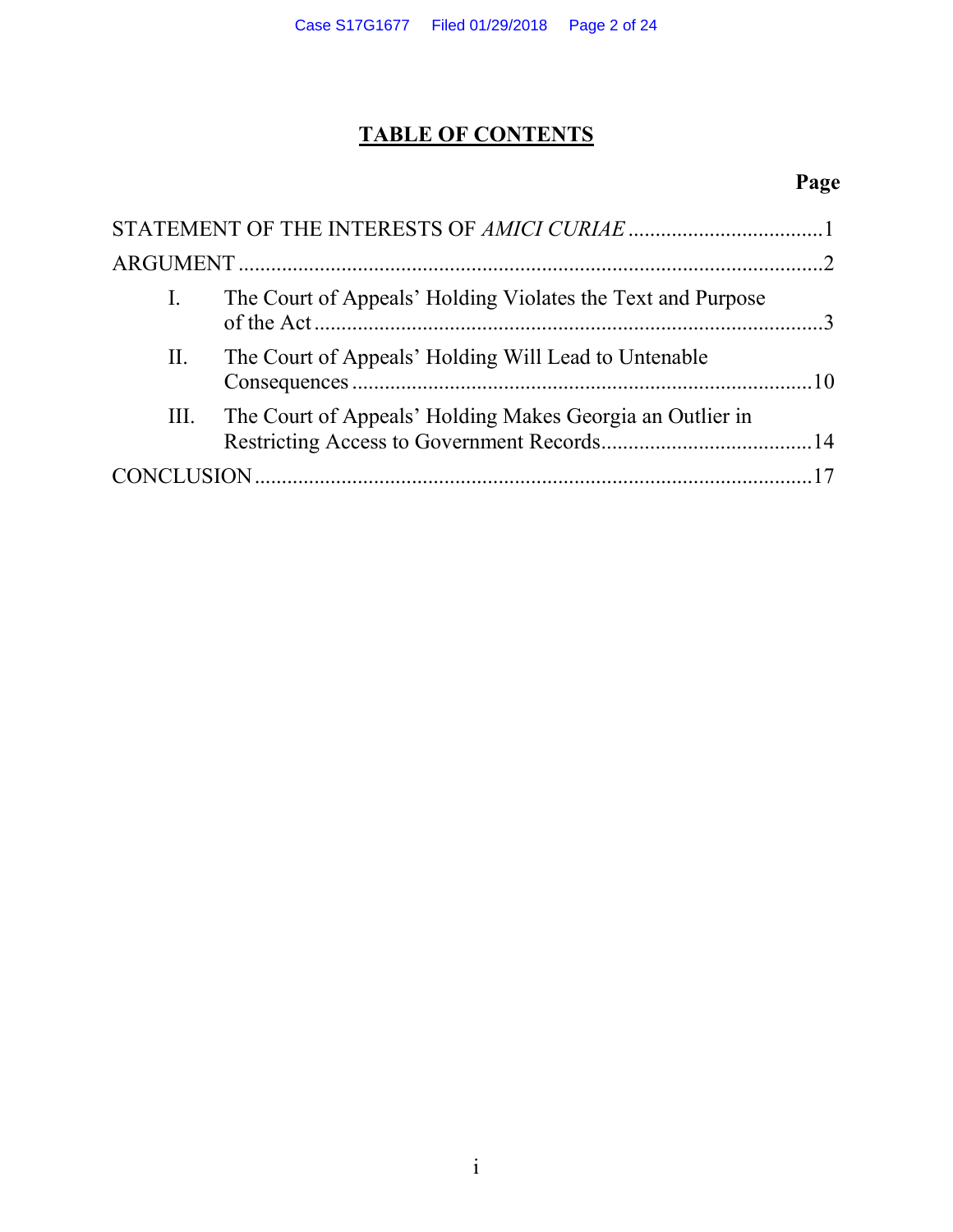# **TABLE OF AUTHORITIES**

### **Page**

### **CASES**

| Bowers v. Shelton,                                                                    |
|---------------------------------------------------------------------------------------|
| City of Atlanta v. Corey Entm't, Inc.,                                                |
| Columbus Bd. of Tax Assessors v. Med. Ctr. Hosp. Auth.,                               |
| Consumer Credit Research Foundation v. Board of Regents of the<br>Univ. System of Ga, |
| Evans v. Georgia Bureau of Investigation,                                             |
| Georgia Hosp. Assoc. v. Ledbetter,                                                    |
| Globe Newspaper Co. v. Boston Ret. Bd.,                                               |
| Hardaway Co. v. Rives,                                                                |
| Mercer v. S. Dakota Attorney Gen. Office,                                             |
| R.I. Fed'n of Teachers, AFT, AFL-CIO v. Sundlun,                                      |
| Tobin v. Michigan Civil Serv. Comm'n,                                                 |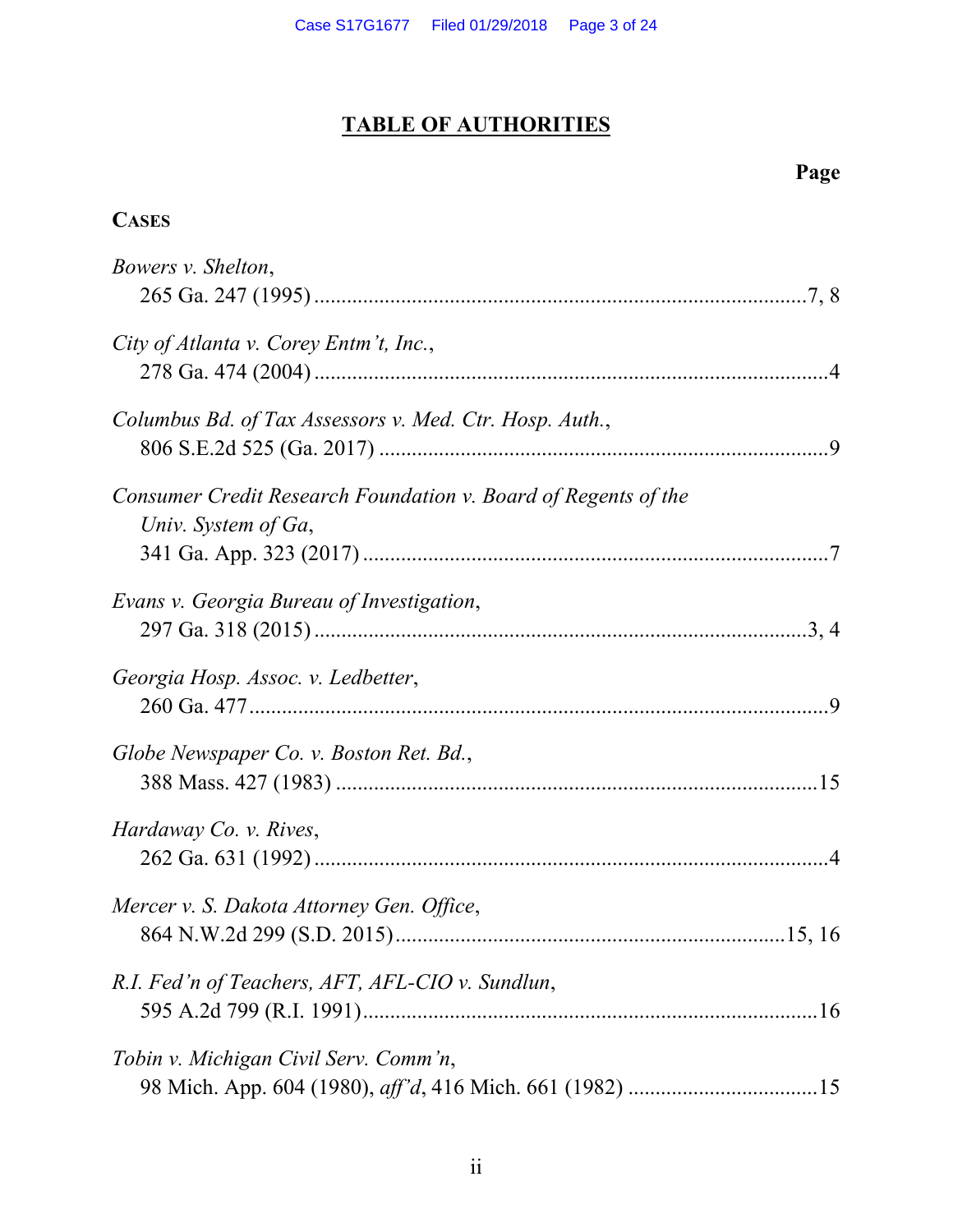| United Gov't of Athens-Clarke Cty v. Athens Newspapers, LLC,       |  |
|--------------------------------------------------------------------|--|
| W. Virginia Reg'l Jail & Corr. Facility Auth. v. Marcum,           |  |
| Williams v. City of Minneola,                                      |  |
| <b>STATUTES</b>                                                    |  |
|                                                                    |  |
| 35 Bill No. 347 (Senate Bill No. 170) (1995), reprinted in General |  |
|                                                                    |  |
|                                                                    |  |
|                                                                    |  |
|                                                                    |  |
|                                                                    |  |
|                                                                    |  |
|                                                                    |  |
|                                                                    |  |
|                                                                    |  |
|                                                                    |  |
|                                                                    |  |
|                                                                    |  |
|                                                                    |  |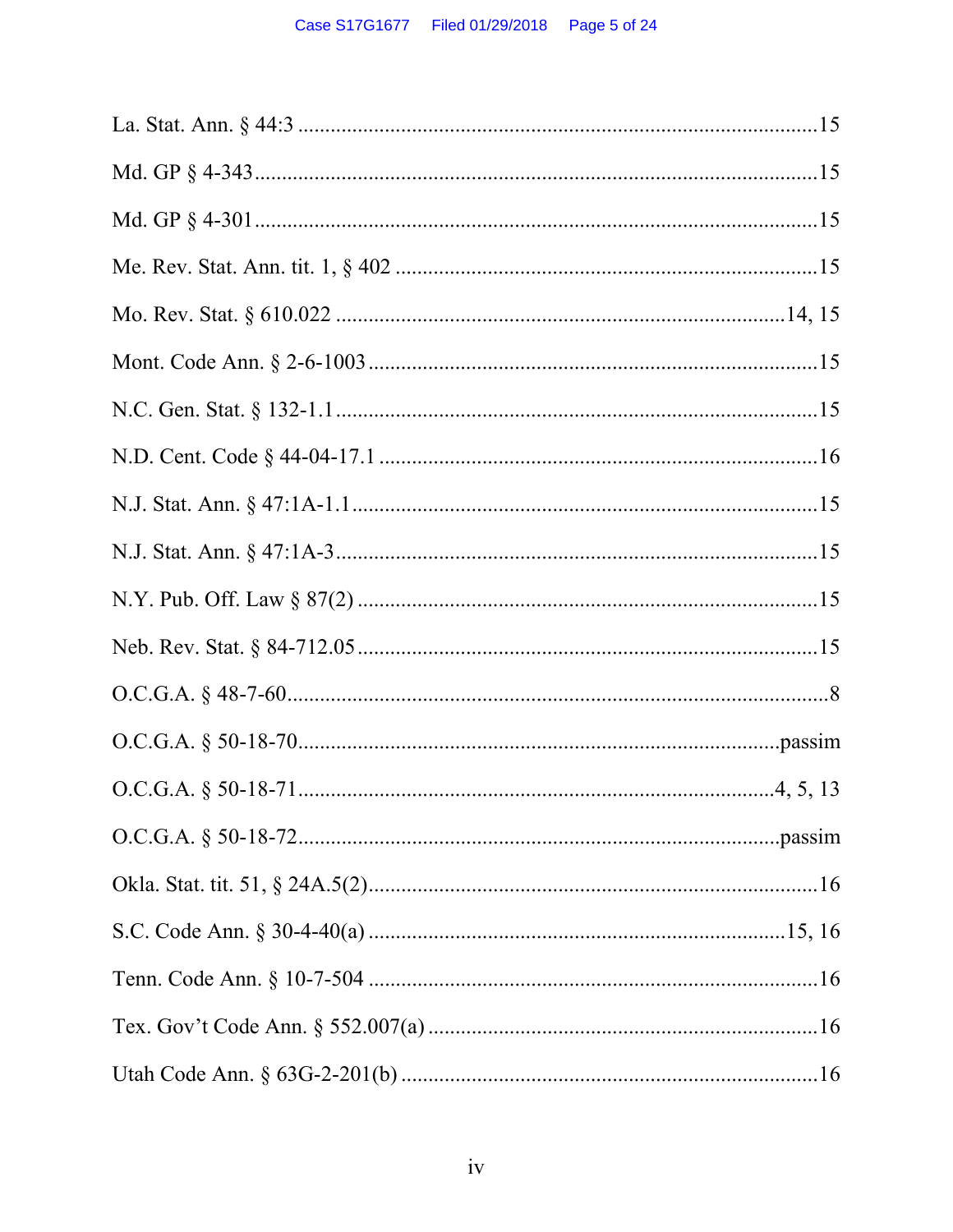| <b>OTHER AUTHORITIES</b> |  |
|--------------------------|--|
|                          |  |
|                          |  |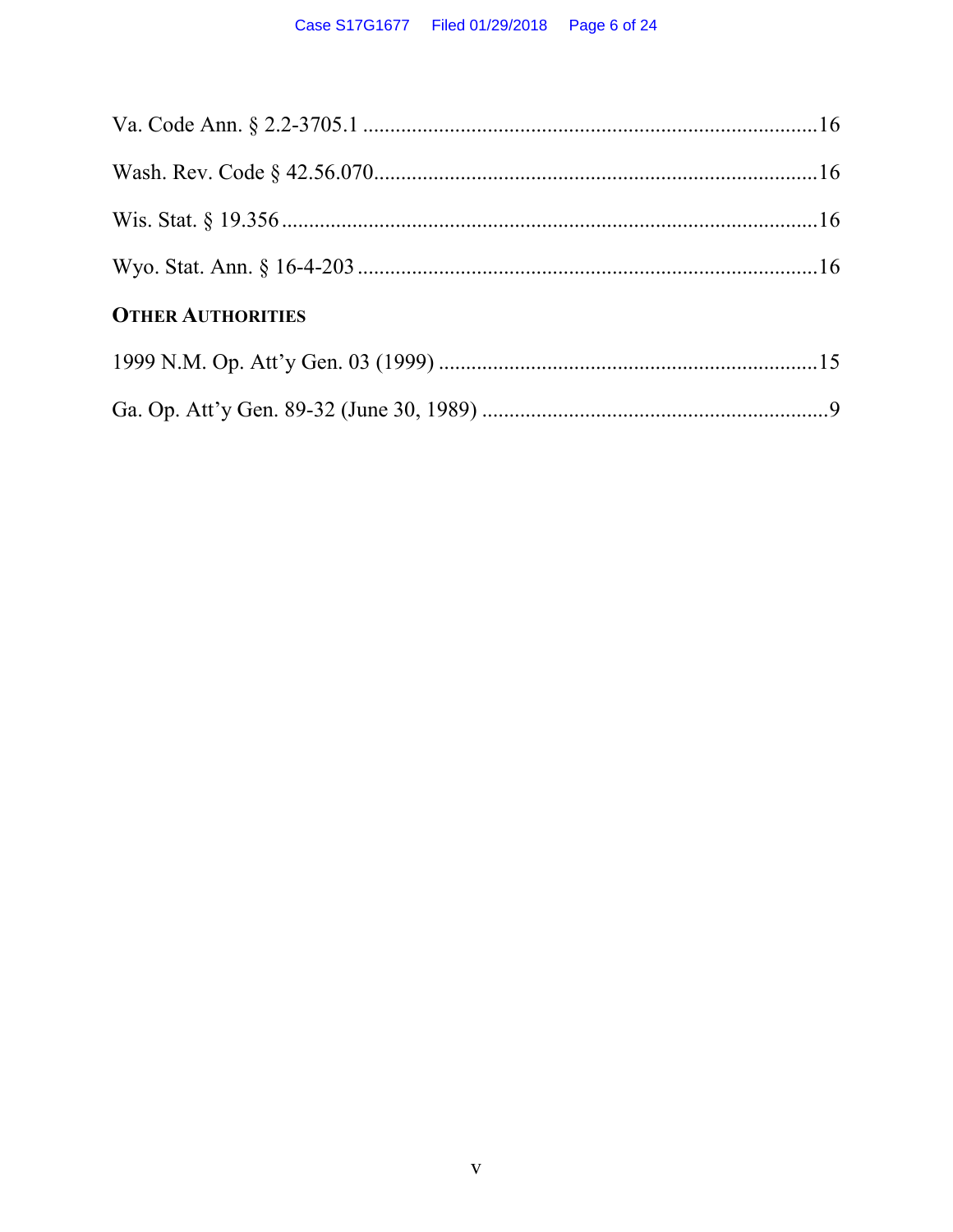### **STATEMENT OF THE INTERESTS OF** *AMICI CURIAE*

The Reporters Committee for Freedom of the Press is an unincorporated association of reporters and editors that works to defend the First Amendment rights and freedom of information interests of the news media. The Reporters Committee has provided assistance and research in First Amendment and Freedom of Information Act litigation since 1970.

The Georgia Press Association ("GPA") is a nonprofit association whose members are 139 daily and weekly Georgia newspapers. An important mission of GPA is to protect, promote, foster and advance open government in Georgia. One way in which this is accomplished is to advocate for the Georgia statutory guarantees of open government. While GPA is an organization of newspapers, its advocacy is intended to benefit all Georgians who are served by open government and transparency.

The Georgia First Amendment Foundation is a Georgia non-profit corporation organized in 1994 to inform and educate the public on government access and First Amendment issues, and to provide legal support in cases in which the public's access to public institutions is threatened.

The Atlanta Journal-Constitution is Atlanta's largest local news organization and publishes Atlanta's major daily newspaper as well as several news websites that cover issues of interest to the greater metropolitan area and the state. It depends

1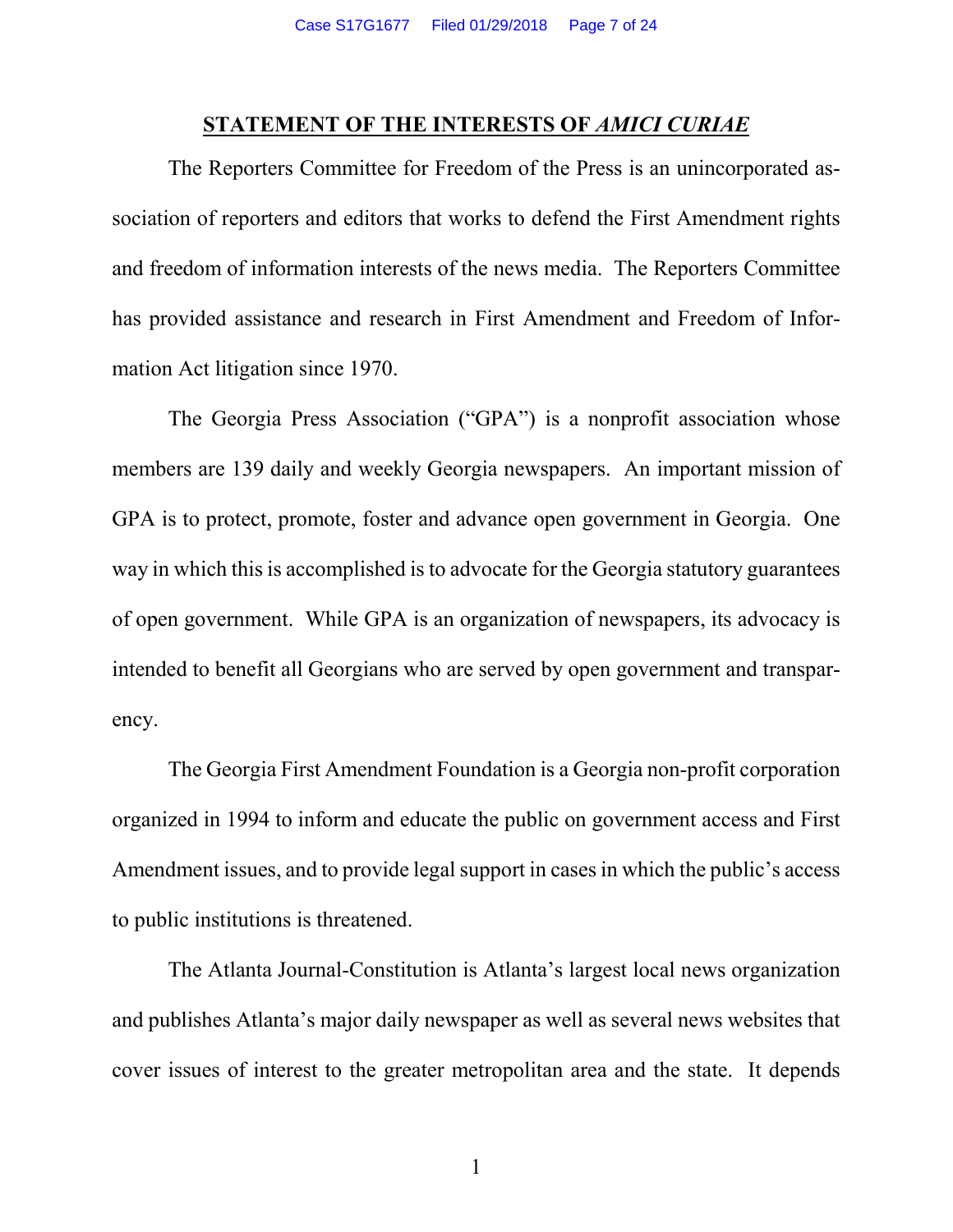upon the enforcement of the Georgia Open Records Act to obtain information necessary to the newspaper's goal of informing the public concerning the operation of public entities and programs.

### **ARGUMENT**

The Court of Appeals' decision must be reversed for three basic reasons. *First*, it violates the rule of construction prescribed by the General Assembly, which provides that the Open Records Act must be "broadly construed" and that exceptions to disclosure must be "interpreted narrowly." O.C.G.A. §50-18-70(a). Instead of applying this rule, the Court of Appeals adopted an atextually *restrictive* construction of the statute. *Second*, the Court of Appeals' interpretation of the Act would lead to untenable policy consequences, such as preventing state agencies from releasing any information—from the most vital to the innocuously trivial—if it falls into one of the exemptions; or worse, rendering the Open Records Act an obstacle to the release of information to the public. Either way, the Court of Appeals' decision, if left to stand, would impose excessive administrative burdens on state agencies. *Finally*, the Court of Appeals' approach would make Georgia an outlier among the states and the federal government, leaving citizens here with far *less* access to government information than they would enjoy in most other jurisdictions. That is an indefensible result—especially considering Georgia's "strong public policy . . . in favor of open government." *Id.*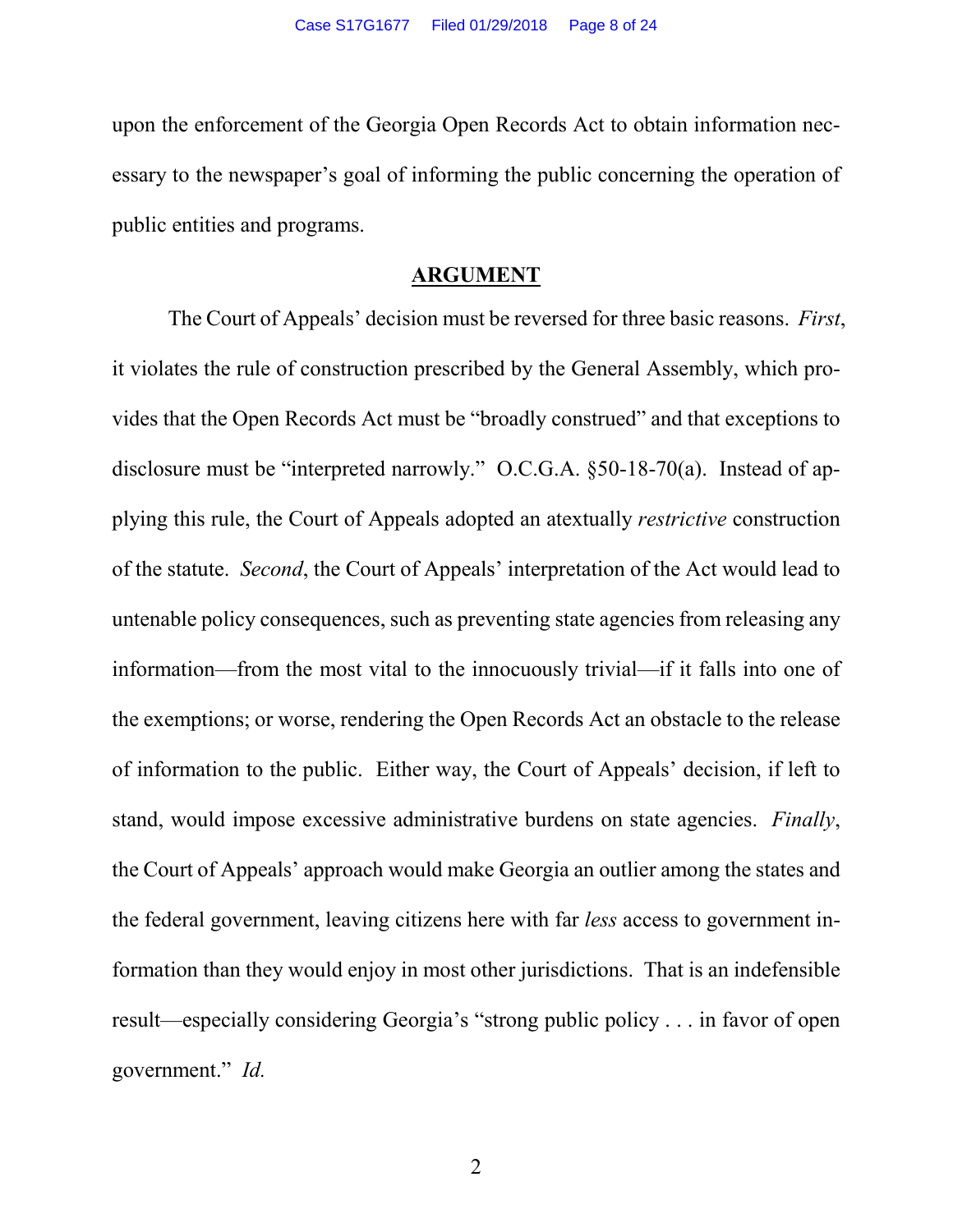### **I. The Court of Appeals' Holding Violates the Text and Purpose of the Act**

**A.** The very first sentence of the Open Records Act proclaims a "strong public policy . . . in favor of open government." O.C.G.A. §50-18-70(a). This commitment to open government implies that "public access to public records should be encouraged." *Id.* Greater governmental transparency "foster[s] confidence in government" and allows the public to "evaluate the expenditure of public funds and the efficient and proper functioning of its institutions." *Id.*

In light of these policy commitments, the General Assembly adopted a "strong presumption that public records should be made available for public inspection without delay." *Id.* And to ensure that this presumption would be effectuated, the legislature articulated an express rule of construction for courts to follow. Specifically, the Act itself "shall be broadly construed to allow the inspection of governmental records." *Id.* By contrast, any exceptions contained in the Act "shall be interpreted narrowly." *Id.* 

<span id="page-8-2"></span><span id="page-8-1"></span><span id="page-8-0"></span>This Court has frequently recognized and applied this rule of construction. *See, e.g.*, *Evans v. Georgia Bureau of Investigation*, 297 Ga. 318, 319 (2015) (noting that the Act creates "a presumption that public records are to be made available for public inspection, and that the statutory exceptions to that presumption are to be interpreted narrowly"); *United Gov't of Athens-Clarke Cty v. Athens Newspapers, LLC*, 284 Ga. 192, 195 (2008) (similar); *City of Atlanta v. Corey Entm't, Inc.*, 278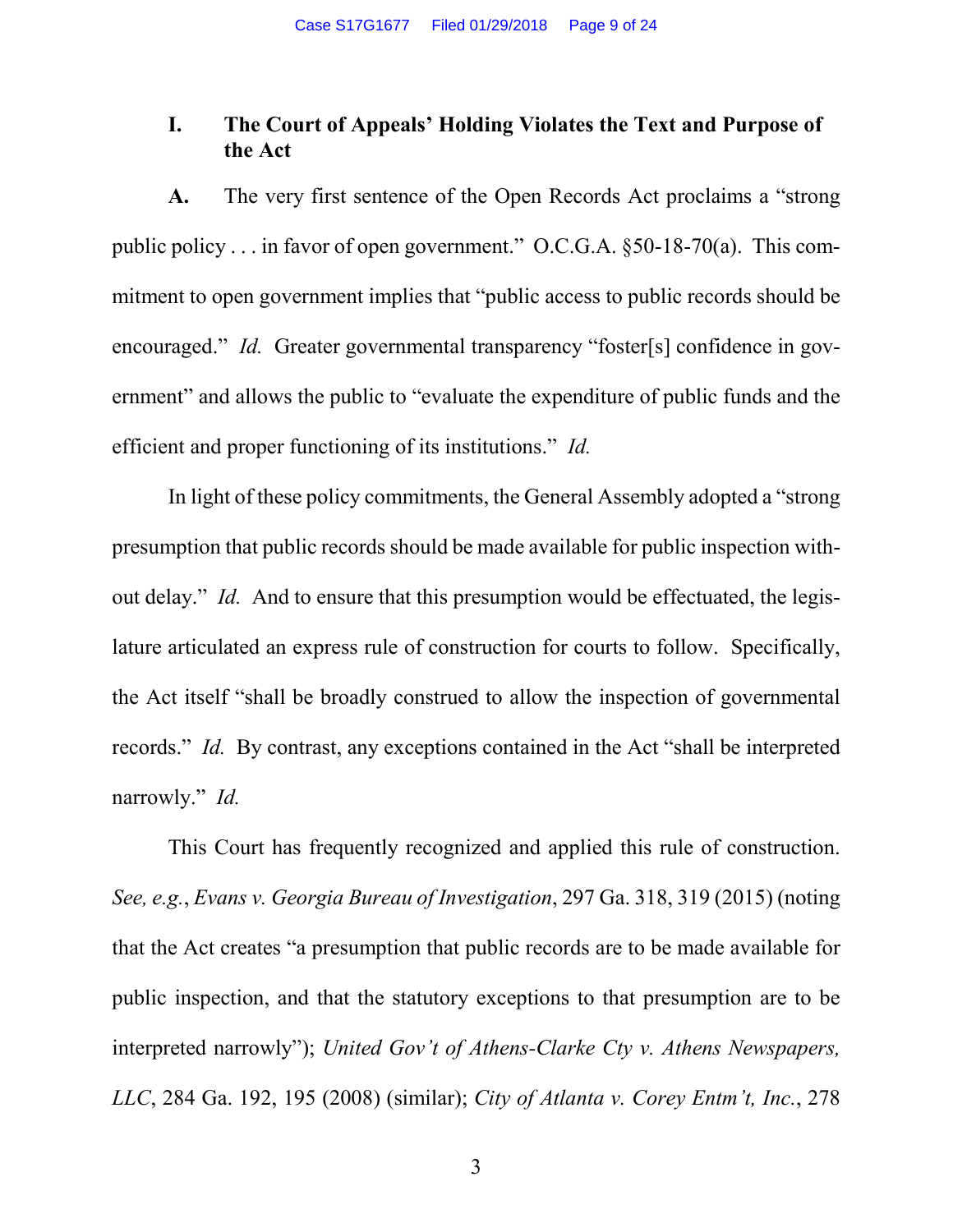<span id="page-9-1"></span>Ga. 474, 476 (2004) (similar); *Hardaway Co. v. Rives*, 262 Ga. 631, 634–35 (1992) (observing that "any purported statutory exemption from disclosure under the Open Records Act must be narrowly construed" and adopting "the most narrow construction" of the statutory term at issue).

<span id="page-9-0"></span>In short, Section  $70(a)$  creates a simple rule for courts: if there is an available construction that *limits* the scope of an exception and allows the contested information to be released, that construction must be adopted. It is true, of course, that this presumption does not justify reading the Act "in derogation of its express terms." *Evans*, 297 Ga. at 319 (internal quotation marks omitted). But as demonstrated below, there are no express statutory terms prohibiting the release of all information covered by Section 72(a). To the contrary, the text and structure of the Act would clearly refute the Court of Appeals' interpretation even if the legislature had not required the Act to be construed broadly in favor of disclosure.

**B.** Section 71(d) of the Act is especially helpful in analyzing the question presented in this case. It provides that in all cases where "an agency *is required to or has decided to* withhold all or part of a requested record," it must "notify the requester of the specific legal authority exempting the requested record or records from disclosure." O.C.G.A. § 50-18-71(d) (emphasis added). The italicized language makes it clear that while *some* of the Act's exemptions prohibit an agency

4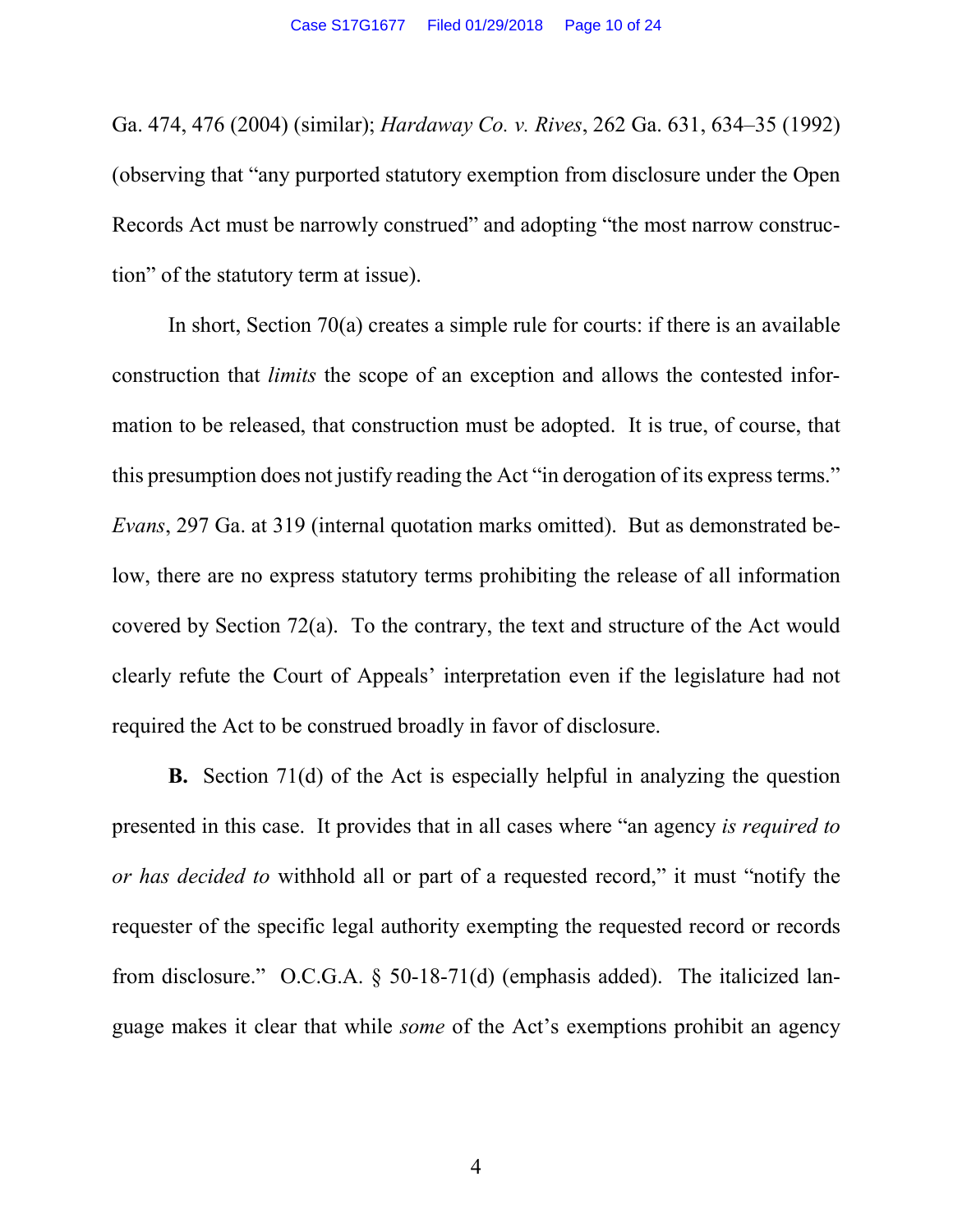from disclosing records, others allow an agency to "decide[]" whether or not a given record should be disclosed.

Section 71(d) creates an insurmountable textual problem for the Court of Appeals' reading, which would interpret *all* of the exemptions in the Act as mandating non-disclosure. Notably, Appellee Consumer Credit Research Foundation ("CCRF") has made no attempt to address this critical issue in its briefing before this Court.

By contrast, the Appellants' reading fits comfortably with Section 71(d). As they correctly observe, some of the Act's exceptions are self-evidently phrased in a way that prohibits disclosure. Section  $72(c)(1)$ , for example, provides that exhibits used in civil or criminal trials "shall not be open to public inspection" without the judge's approval. *See also* O.C.G.A. § 50-18-72(d) (physical evidence "shall not be open to public inspection except by court order"). Section  $72(a)$ , however, simply states that "[p]ublic disclosure *shall not be required* for records" that fall within its scope. (emphasis added). The absence of any language *forbidding* disclosure signals that Section 72(a) preserves agencies' discretion to disclose covered documents. $<sup>1</sup>$ </sup>

 $\overline{a}$ 

<span id="page-10-0"></span><sup>&</sup>lt;sup>1</sup> CCRF attempts (Appellee's Br. at 13) to mount a textual argument of its own by relying on the 1995 amendments to the Open Records Act, in which the General Assembly added four exemptions to Section 72(a) and noted that this change "add[ed] limited restrictions on the disclosure of [the exempted information]." 35 Bill No. 347 (Senate Bill No. 170) (1995), reprinted in General Acts and Resolutions, Vol. I, at 704-705). This phrase does not support CCRF's position because it is ambiguous.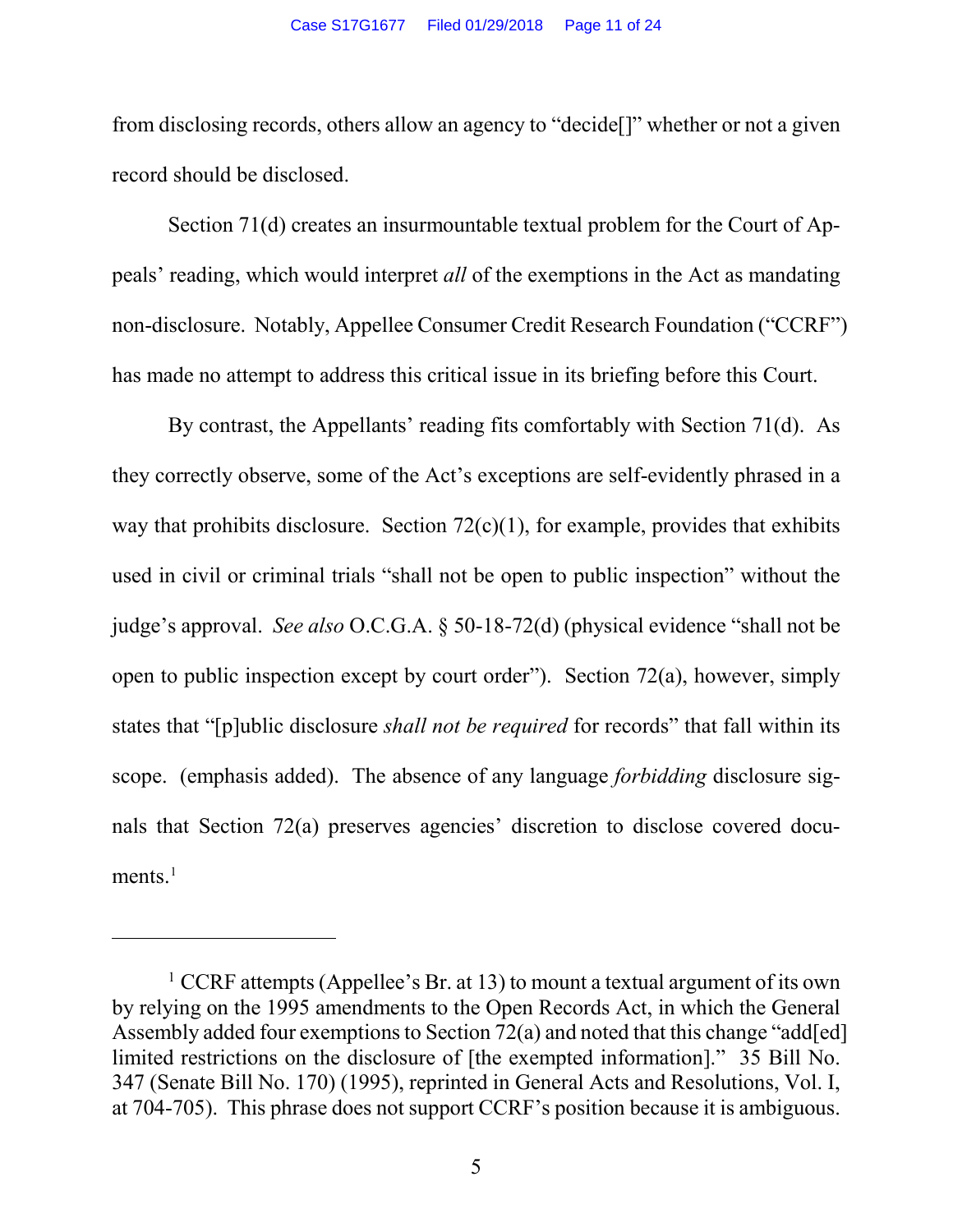The Court of Appeals' reading also generates surplusage, another point which CCRF has not attempted to refute. For example, Section  $72(a)(20)(A)$  states that "[i]tems exempted by this subparagraph shall be redacted prior to disclosure of any record requested pursuant to this article." This language would be completely unnecessary if agencies were already barred from releasing the information. Similarly, Section 72(a)(34) provides that agencies "shall withhold" certain covered records. But according to the Court of Appeals, agencies are already obligated to withhold *all* records covered by Section 72(a).<sup>2</sup>

In short, the text and structure of the Act make plain that Section  $72(a)$  does not deprive agencies of discretion to release covered information (unless specific language within one of the Section 72(a) exceptions explicitly prohibits disclosure).

 $\overline{a}$ 

Specifically, the legislature could have been referring either to "restrictions on *the public's right to obtain* disclosure" or to "restrictions on *the agency's authority to furnish* disclosure." The former reading seems more plausible, but in any event this language is of no help to CCRF.

<span id="page-11-0"></span><sup>&</sup>lt;sup>2</sup> CCRF argues (Appellee's Br. at 12) that the Appellants' reading also creates a surplusage problem. If Section 72(a) generally preserves an agency's discretion, it asks, why is it necessary to note in Section  $72(a)(17)$  that "nothing in this paragraph shall prevent the release" of certain records to other agencies where the release "is necessary to prevent or control disease or to protect public health, safety or welfare"? This argument is misconceived. The point of the quoted language is to expressly provide that, where the release of covered documents to another government agency is necessary to protect the public, the agency that is in possession of those documents *does not have discretion* to withhold them.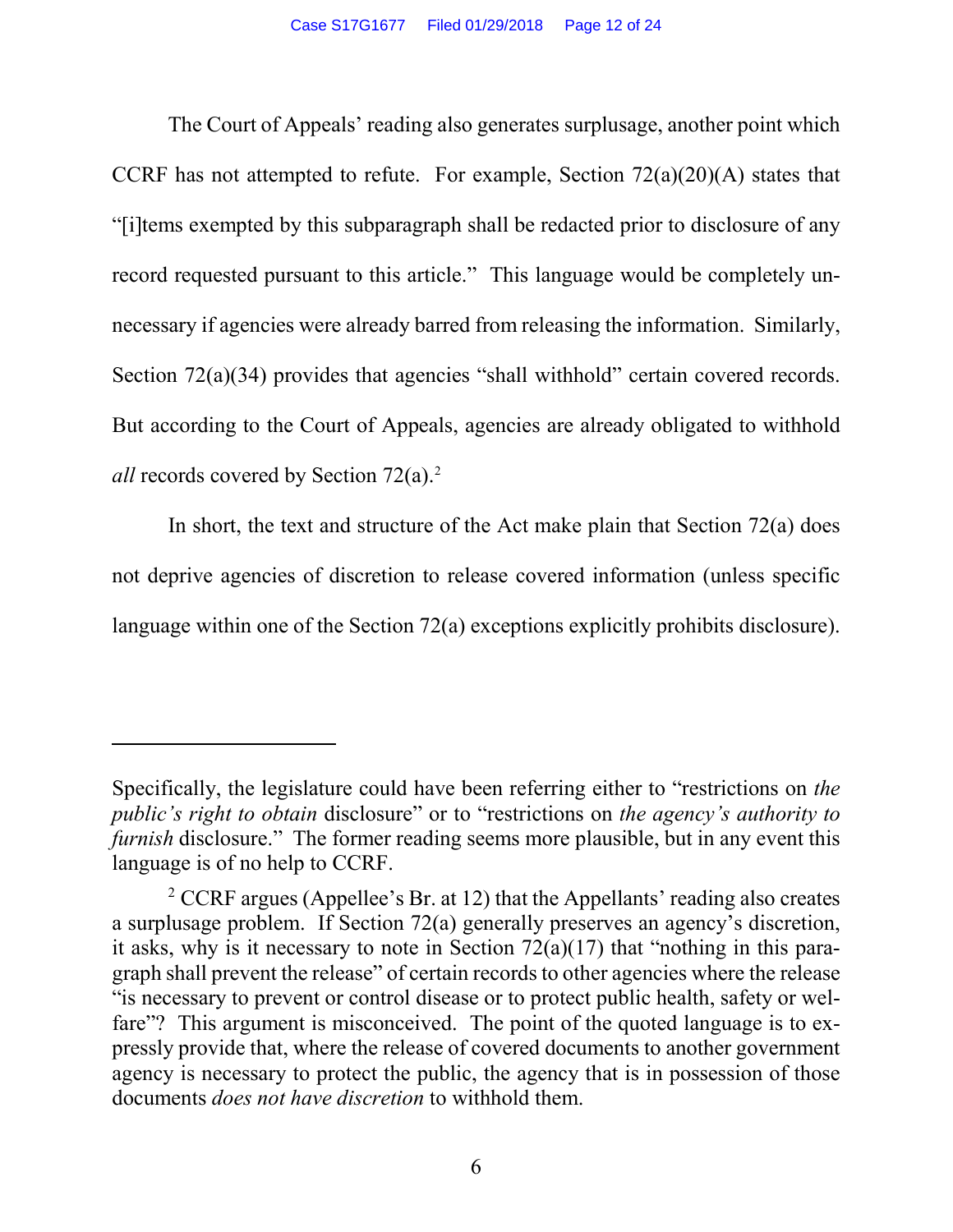And Section 70(a)'s rule of construction—which obligates courts to read the Act broadly and exceptions to it narrowly—reinforces that conclusion.

<span id="page-12-2"></span><span id="page-12-0"></span>**C.** The Court of Appeals based its decision almost exclusively on this Court's decision in *Bowers v. Shelton*, 265 Ga. 247 (1995). *See Consumer Credit Research Foundation v. Board of Regents of the Univ. System of Ga*, 341 Ga. App. 323, 329 (2017). However, *Bowers undercuts* the Court of Appeals' reasoning and illustrates the proper way to read and apply the statute.

<span id="page-12-3"></span><span id="page-12-1"></span>*Bowers* established that the Act "mandates the nondisclosure of *certain* excepted information." 265 Ga. at 248 (emphasis added). This description of the Act follows from the ordinary meaning of its plain text, as outlined in this brief: *some* of the exceptions in Section 72 prohibit disclosure, but others make disclosure discretionary. If the Court of Appeals were correct, then *Bowers* should have said that the Act mandates the nondisclosure of *all* excepted information. *Bowers* then went on to analyze the then-current version of Section 72(e)(3), which provided that the Act "shall not be construed to repeal: . . . [s]tate laws making certain tax matters confidential." 265 Ga. at 250. That language, in turn, imported the prohibition contained in O.C.G.A.  $\&$  48-7-60(a), which "mandate [d]" in no uncertain terms "that tax information be maintained inviolate." 265 Ga. at 250. Accordingly, the Court held that the records at issue "consisted of confidential tax information which is not subject to disclosure." *Id.*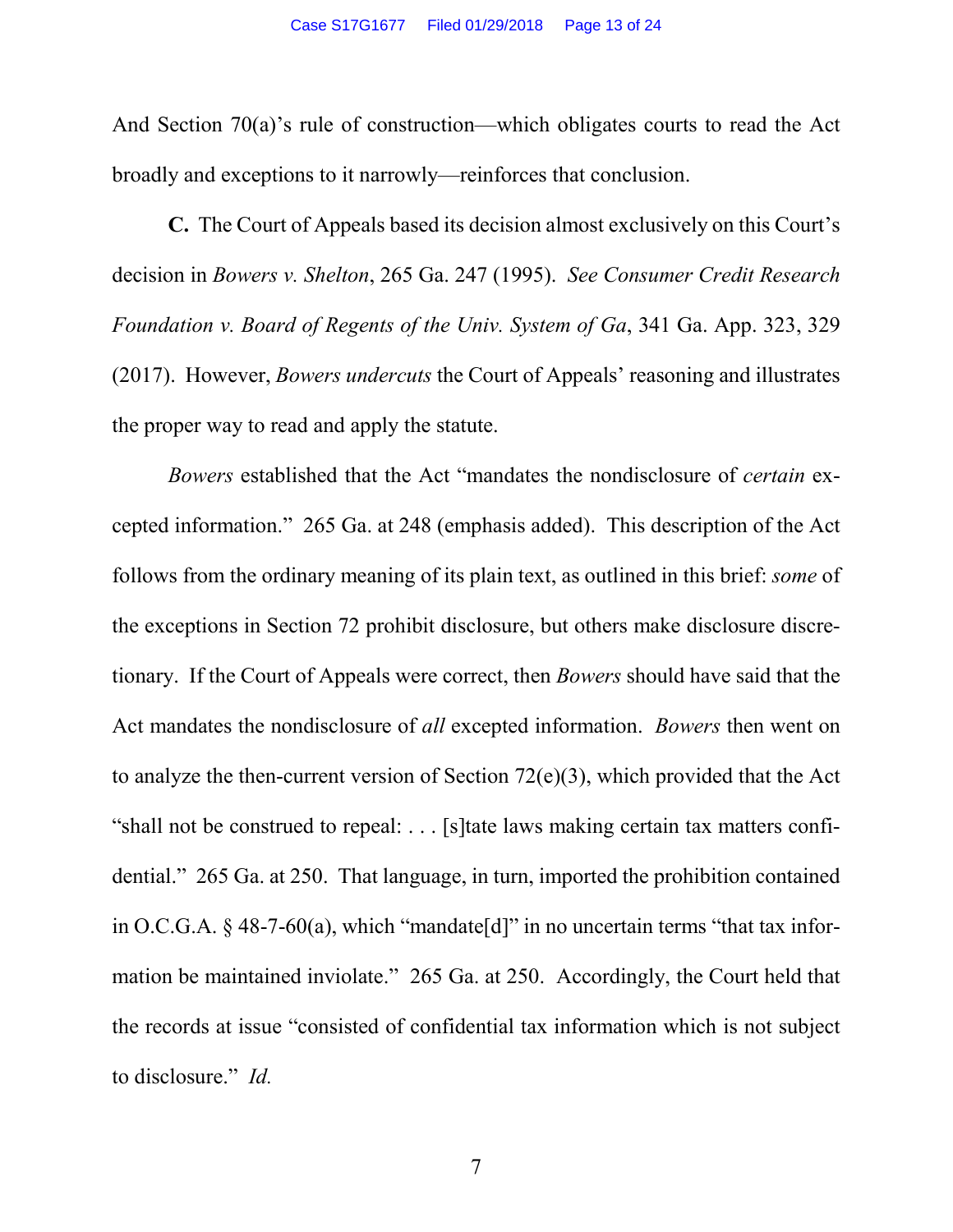In sum, *Bowers* (1) observed that the Act prohibits the disclosure of *some*  exempted records; (2) analyzed one of the Act's exemptions, which clearly prohibited disclosure; and (3) concluded that records covered by *that* exemption could not be disclosed. But under the Court of Appeals' analysis, the Act prohibits the disclosure of *all* exempted records. That would mean that step (1) of the *Bowers* analysis is wrong, and steps (2) and (3) are unnecessary. Accordingly, far from supporting the Court of Appeals' interpretation, *Bowers* refutes it by engaging in an analysis that would be completely irrelevant if every exemption mandated nondisclosure.

**D.** CCRF spends much of its brief dwelling on an issue the Court of Appeals did not even mention: namely, that the documents at issue are purportedly covered by a confidentiality agreement. *See, e.g.,* Appellee Br. 2-4. This is a red herring.

First, the Court did not grant certiorari on this issue. Instead, the question framed by the Court is whether the Act "forbids the disclosure of *all excepted information* listed in [Section 72(a)]" (emphasis added). The question of how Section 72(a) interacts with confidentiality agreements is analytically distinct, and the Court should not consider it. *See, e.g.*, *Columbus Bd. of Tax Assessors v. Med. Ctr. Hosp. Auth.*, 806 S.E.2d 525, 526 n.1 (Ga. 2017) ("We did not grant certiorari on this question, and, therefore, we do not review it.").

<span id="page-13-0"></span>In any event, Section 72(a) is entirely irrelevant to the enforceability of confidentiality agreements. Section 72(a) does exactly one thing: it provides that an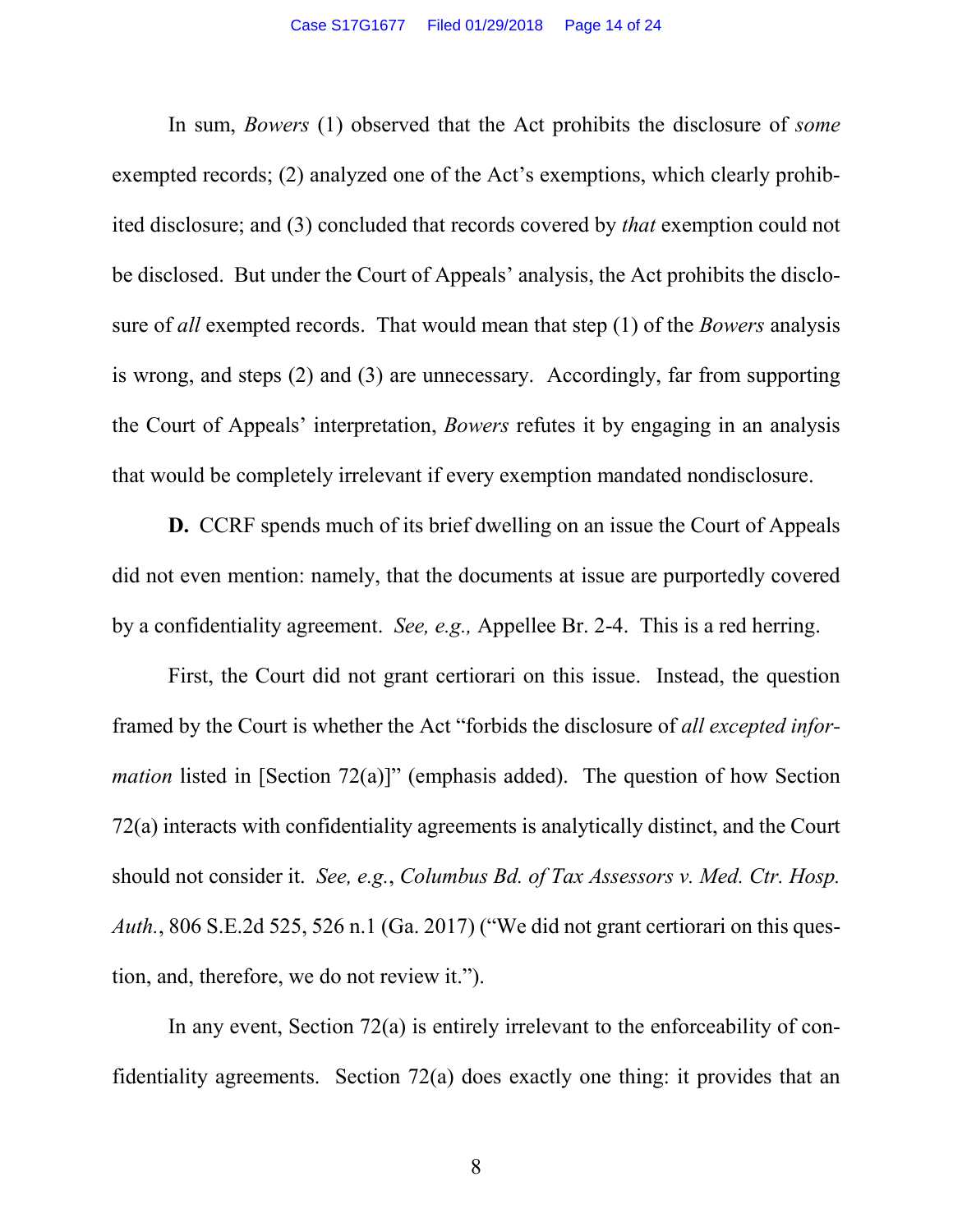agency is *not required* to disclose covered documents. If disclosure is prohibited by another statute, by an enforceable confidentiality agreement, or by any other valid means—Section 72(a) has nothing at all to say about it. In this respect, Section 72(a) differs markedly from the Act's provisions *mandating* disclosure*.* It is well-established that agencies cannot contract their way out of the Act's disclosure requirements. *See, e.g.*, *Georgia Hosp. Assoc. v. Ledbetter*, 260 Ga. 477, 479 (explaining that agency action "is subordinate to the Open Records Act"); Ga. Op. Att'y Gen. 89-32, at 73 (June 30, 1989) (explaining that "a contract cannot overrule . . . the Open Records Act").

<span id="page-14-1"></span><span id="page-14-0"></span>In other words, *amici*'s position in no way implies that Section 72(a) somehow voids valid confidentiality agreements. The correct view is simply that Section 72(a) does not *substitute* for confidentiality agreements by barring the disclosure of *all*  covered records, regardless of whether any confidentiality agreement applies to them.

### **II. The Court of Appeals' Holding Will Lead to Untenable Consequences**

The rule announced by the Court of Appeals can be interpreted in one of two ways. The first is that Section 72(a) imposes an outright prohibition on releasing the covered documents—through any mechanism and in any context. The second is that Section 72(a) prevents agencies from releasing records *only in response to an Open Records Act request*. As demonstrated below, the first interpretation is wholly unmoored from the statute, and would lead to such radical consequences that even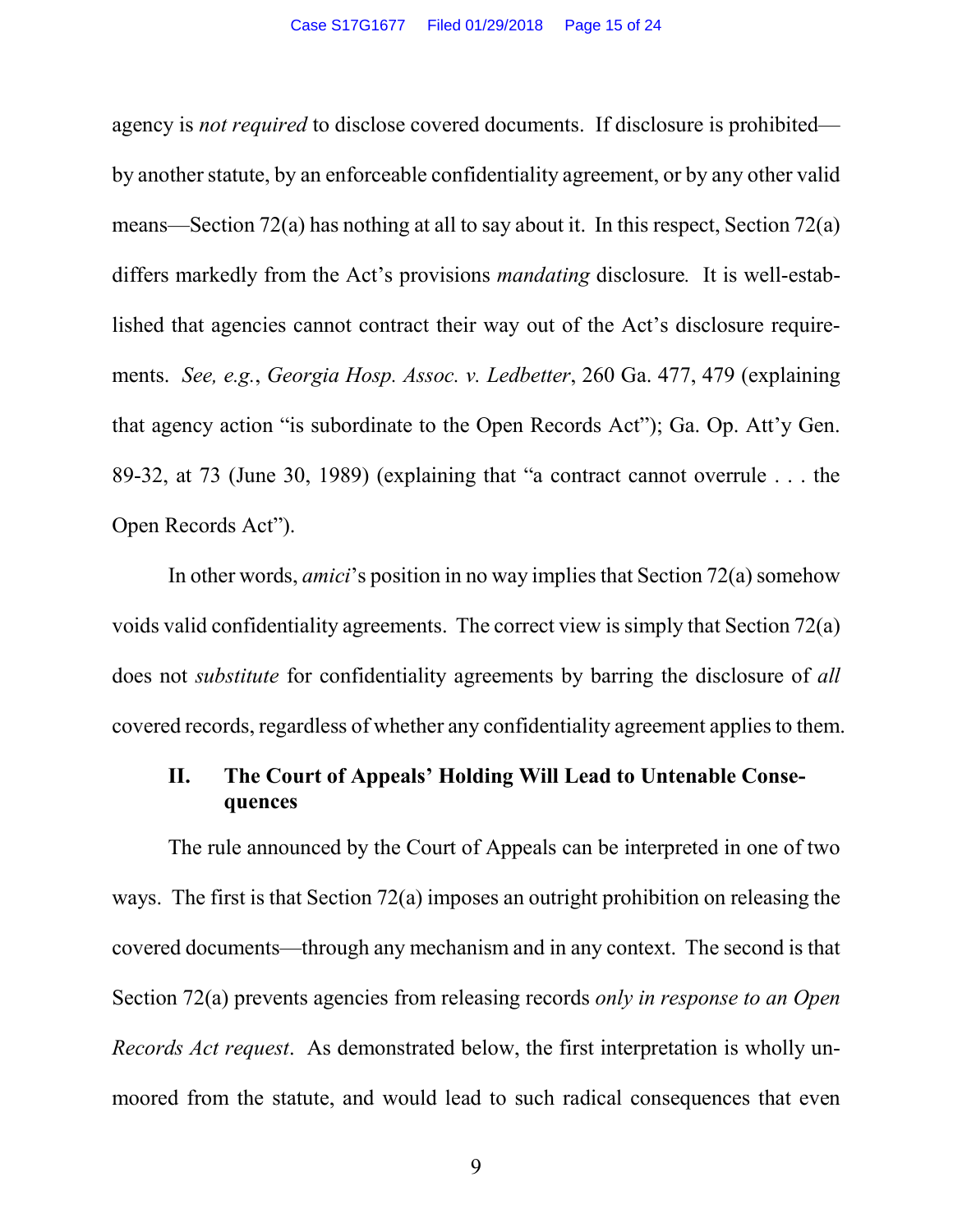CCRF is unwilling to defend it. Meanwhile, the second interpretation is entirely incoherent from a policy perspective, and would perversely *disfavor* the Open Records Act as a mechanism for releasing government records. In addition, *both* interpretations would impose excessive administrative burdens on the state's agencies.

**A.** One way to understand the Court of Appeals' holding is that Section 72(a) bars agencies from releasing covered documents under any circumstances. This aggressive interpretation is impossible to reconcile with the statutory text. For example, the "research exceptions" which are at issue in this case *expressly contemplate* the disclosure of the covered records. The first of the exemptions applies only to information that "has not been publicly released" or "published"; and the second only "until [exempted] information is published" or "otherwise publicly disseminated." O.C.G.A.  $\delta$  50-18-72(a)(35), (a)(36). These qualifications would be nonsensical if the information covered by the research exceptions *could never be* published or publicly disseminated.

Moreover, this reading of Section 72(a) would lead to obviously unacceptable policy consequences. In the context of the research exceptions, it would essentially mean that Georgia universities could not publish research conducted by their faculty or staff. *Id.* § 50-18-72(a)(35), (a)(36). Elsewhere in Section 72(a), it would mean that law enforcement could not release body camera footage from a pending investigation, even if such footage were highly relevant to an important public debate, or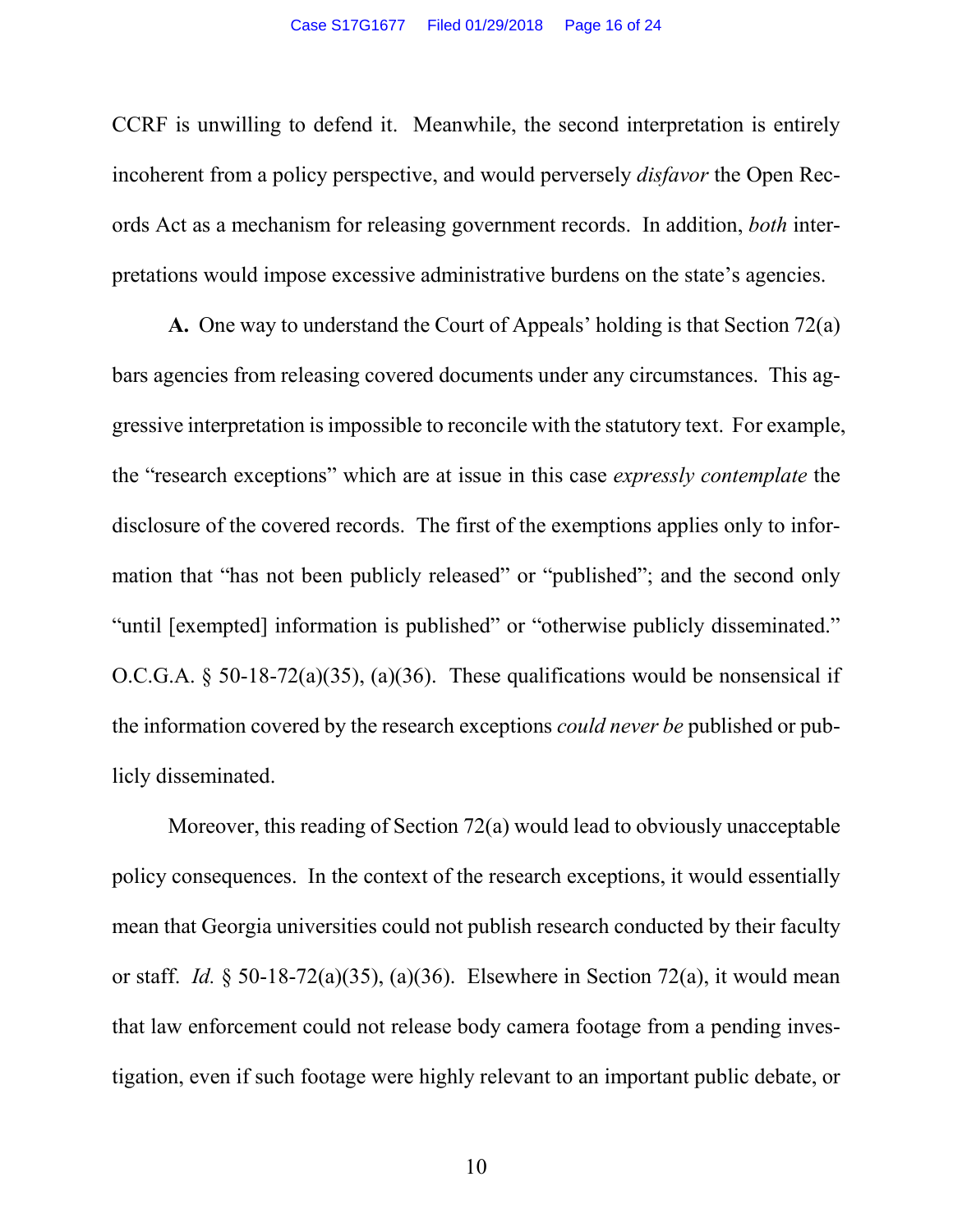to an effort to apprehend a suspect. *Id.* § 50-18-72(a)(4). The University of Georgia could not congratulate its president on his birthday. *Id.* § 50-18-72(a)(21). The Metropolitan Atlanta Rapid Transit Authority ("MARTA") could not release transit route options discussed in the context of promoting ridesharing programs. *Id.* § 50- 18-72(a)(24). Georgia State University could not announce gifts or donations in a way that would reveal any personal information about the donors. *Id.* § 50-18- 72(a)(29). And a state agency facing criticism for running an excessively costly selfinsurance program could not release records demonstrating that the cost of the program was reasonable. *Id.* § 50-18-72(a)(45). The General Assembly clearly did not intend to impose such an illogical and draconian regime.

**B.** These consequences are so radical that not even CCRF attempts to defend them. Instead, it observes that "[p]olice officers release sketches independently of an Open Records Act request, and a public agency does not have to wait for an Open Records Act request to release the findings of an investigation." Appellee Br. 21– 22. In other words, CCRF's position appears to be that agencies are entitled to release the information covered by Section 72(a)—as long as they are not doing so in response to an Open Records Act request.

This view is nothing short of bizarre. Under this reading of Section 72(a), a university is free to put a covered document on its website, or send it out by mail to all of its alumni. It is also free to release the document in response to an informal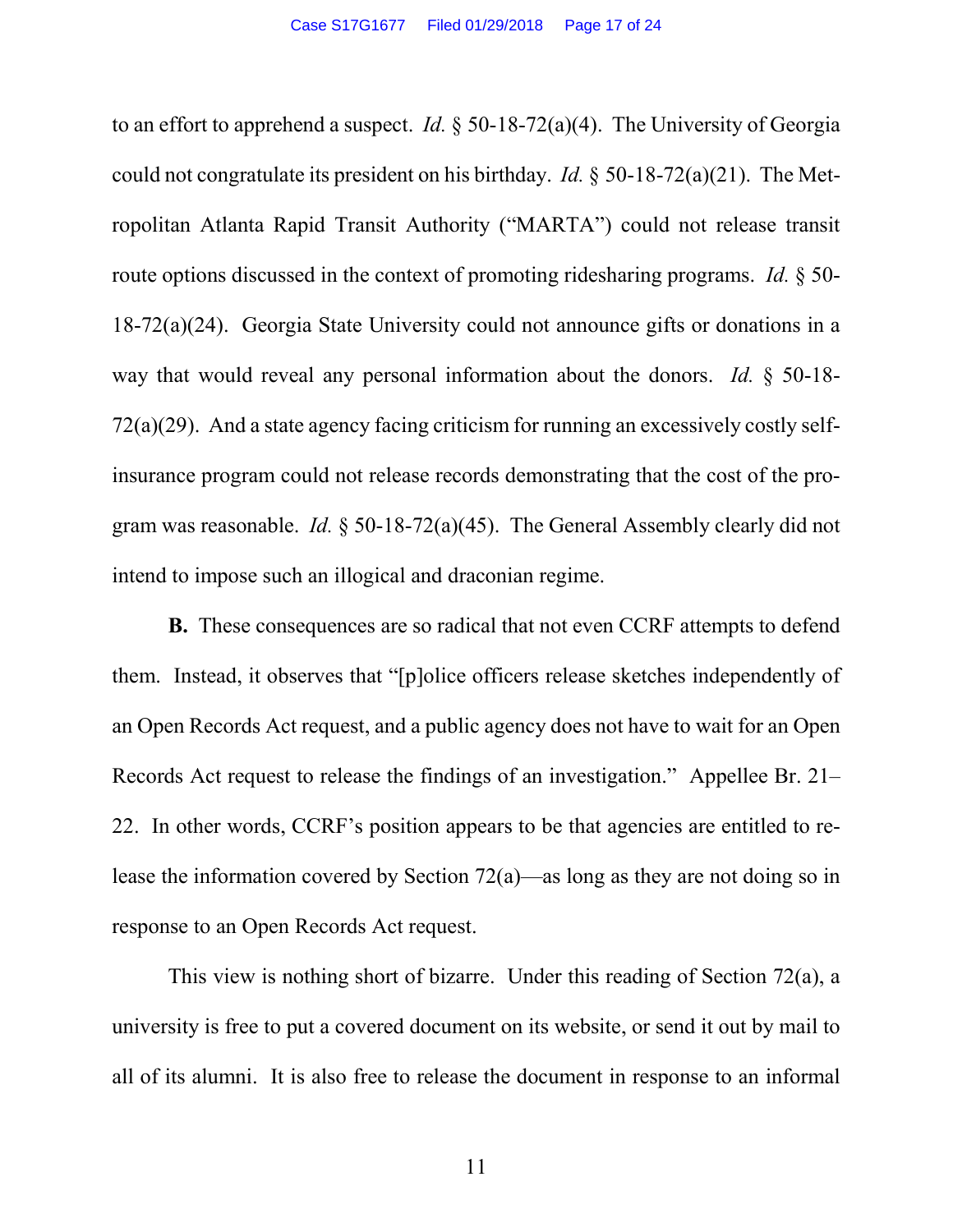request. However, the university is prohibited from disclosing the same document pursuant to an Open Records Act request. It is hard to conceive of a coherent justification for such an interpretation of the statute.

Indeed, CCRF's approach is directly contrary to the legislature's stated policy. As noted above, the General Assembly adopted "a strong presumption that public records should be made available for public inspection," and required the Act to be "broadly construed to allow the inspection of governmental records." O.C.G.A. § 50-18-70(a). Under CCRF's view, however, the Open Records Act would be *disfavored.* In fact, it would be the *worst* mechanism for obtaining the myriad public records covered by Section 72(a). This is not a defensible result.

**C.** In addition, regardless of how the Court of Appeals' holding is interpreted, it would impose excessive administrative burdens on government agencies. The Act requires agencies to respond to public records requests within a reasonable amount of time not to exceed three business days. O.C.G.A.  $\S$  50-18-71(b)(1)(A), (d). Under the Court of Appeals view, even if an agency *wishes* to disclose a particular document, it cannot do so until it has determined whether that document qualifies for *any* of the 50 exemptions listed in Section 72(a) (many of which have multiple subparts).

As an example, the agency would have to determine whether the record at issue was originally "acquired by [the] agency for the purpose of establishing or

<span id="page-17-0"></span>12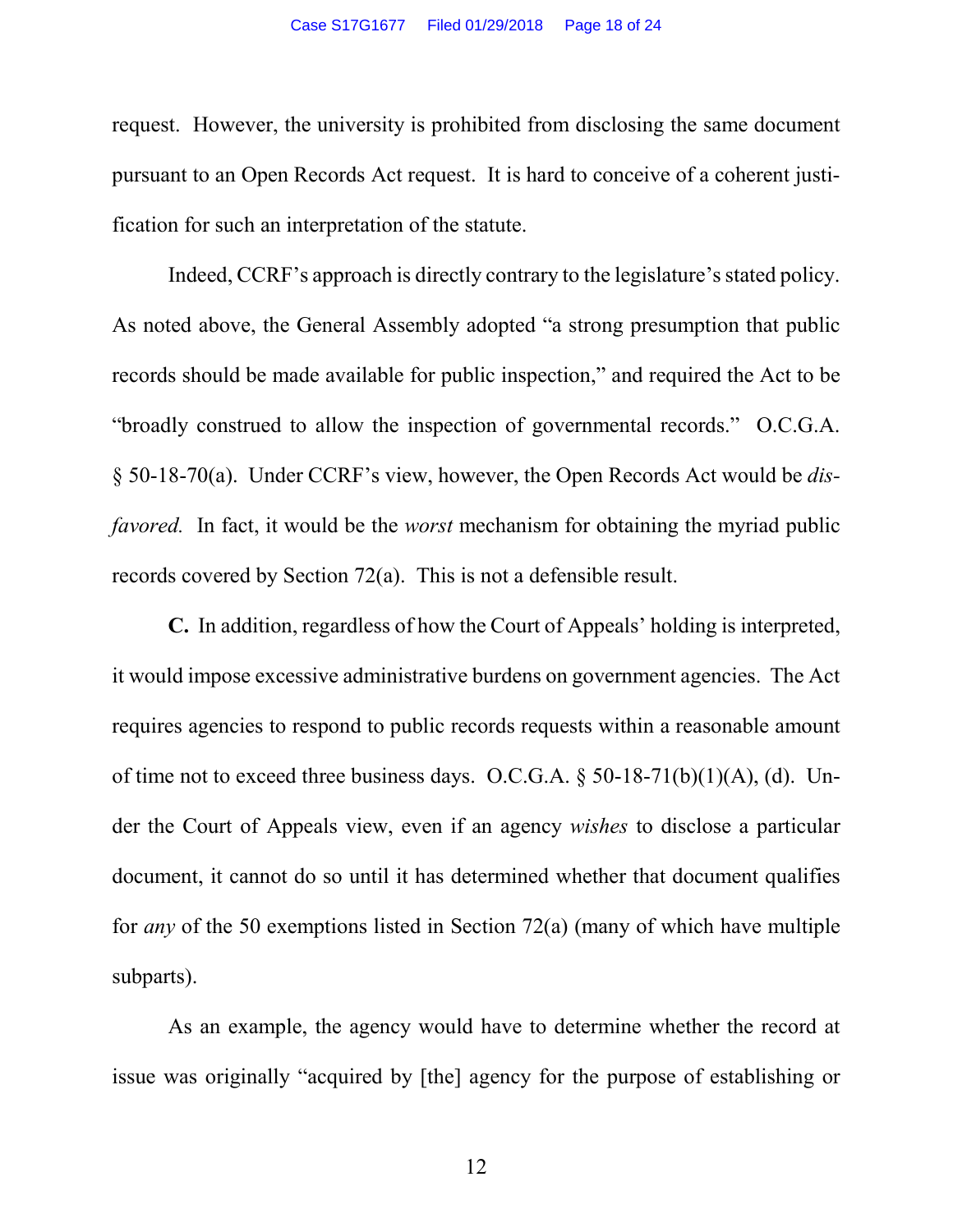implementing . . . a carpooling or ridesharing program," including for "the development of . . . demand management strategies such as variable working hours and telecommuting." O.C.G.A. § 50-18-72(a)(24). Similarly, the agency would have to determine whether the record at issue "*pertain[s]* to the rating plans, rating systems, underwriting rules, surveys, inspections, statistical plans, or similar proprietary information used to provide or administer liability insurance or self-insurance coverage to any agency." *Id.* § 50-18-72(a)(45) (emphasis added). And it would also have to determine if the document happens to contain any personal information concerning a donor *or a potential donor* to any public postsecondary institution in Georgia, and whether such a donor has transacted business with that institution within three years of the donation. *Id.* § 50-18-72(a)(29). After that, the agency would have to evaluate whether any of the other 47 exceptions were applicable. This onerous and complex task would have to be performed, in three business days or less, for every record that is responsive to any Open Records Act request. It is implausible that the General Assembly intended to impose such a burden on every agency, instead of merely *allowing* agencies to disclose documents that may fall within an exemption when the agency deems it appropriate to do so.

### **III. The Court of Appeals' Holding Makes Georgia an Outlier in Restricting Access to Government Records**

The Court of Appeals' decision would leave Georgians far *less* access to government information than is enjoyed in the vast majority of other jurisdictions.

13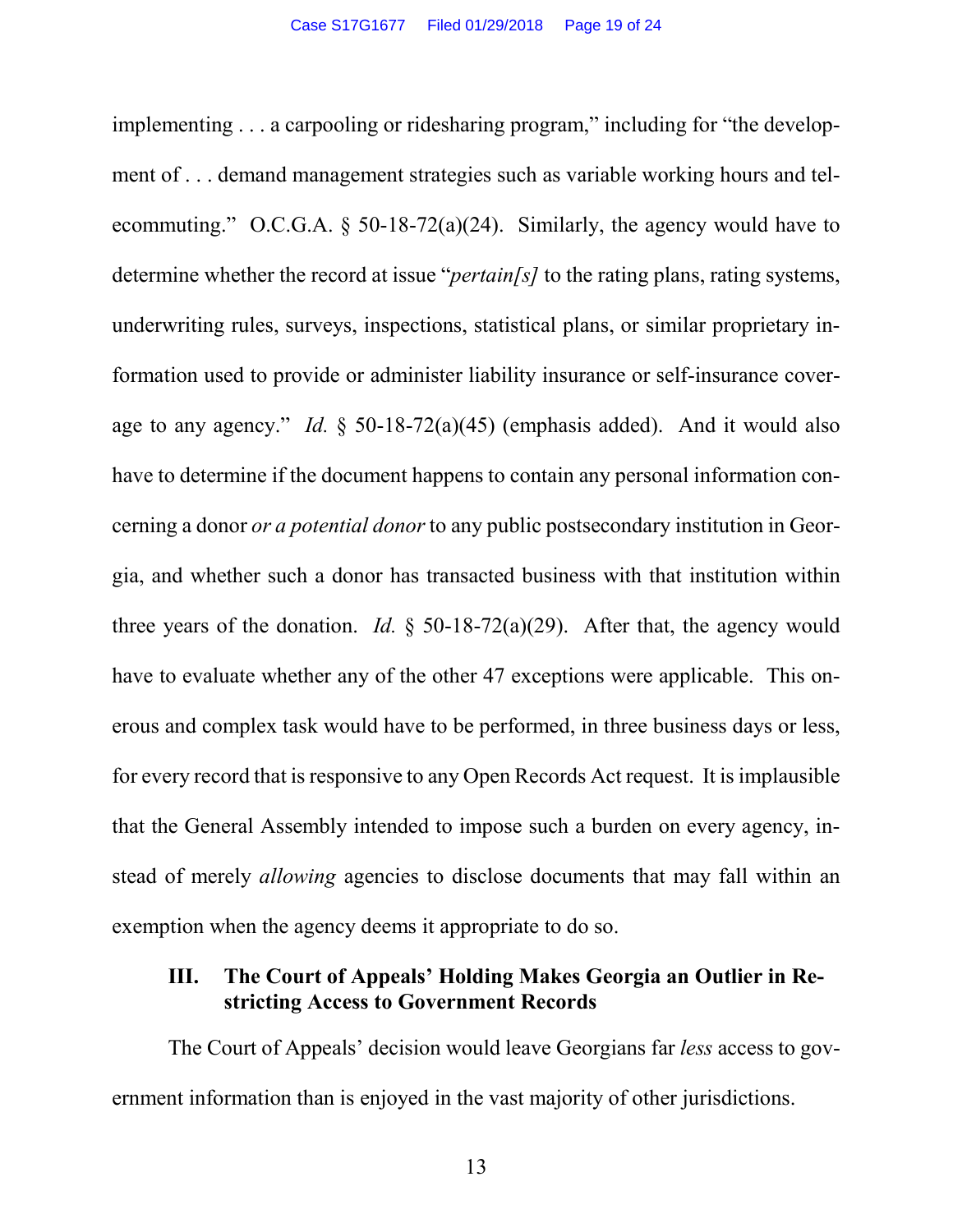<span id="page-19-9"></span><span id="page-19-8"></span><span id="page-19-7"></span>Every state, the District of Columbia, and the federal government have passed laws establishing a default presumption that government records are to be open and available to the public. The vast majority of state open records statutes allow the government to withhold exempt records without prohibiting disclosure. *See, e.g.*, Mo. Rev. Stat. § 610.022(4) ("nothing in sections 610.010 to 610.028 shall be construed as to require a public governmental body to hold a closed . . . record"); S.C. Code Ann. § 30-4-40(a) ("A public body may but is not required to exempt from disclosure the following information  $\dots$  ..."); Iowa Code § 22.7 ("The following public records shall be kept confidential, unless otherwise ordered by . . . the lawful custodian of the records . . . ."); *Mercer v. S. Dakota Attorney Gen. Office*, 864 N.W.2d 299, 305 (S.D. 2015) (where statutory exemption applied, "the Attorney General's Office had authority under SDCL 1–27–37, as the custodian of the record, to exercise its discretion" not to release the exempted records). In total, no fewer than 40 jurisdictions grant public agencies the discretion to release information covered by at least some statutory exemptions, thus providing greater access to public records than the Court of Appeals' decision would allow to the citizens of Georgia.<sup>[3](#page-19-11)</sup>

<span id="page-19-6"></span><span id="page-19-5"></span><span id="page-19-3"></span><span id="page-19-1"></span> $\overline{a}$ 

<span id="page-19-11"></span><span id="page-19-10"></span><span id="page-19-4"></span><span id="page-19-2"></span><span id="page-19-0"></span><sup>3</sup> *See* Cal. Gov't Code § 6253(e); Conn. Gen. Stat. § 1-210(b); *Williams v. City of Minneola*, 575 So. 2d 683, 687 (Fla. Dist. Ct. App. 1991); 5 Ill. Comp. Stat. 140/7(1); Iowa Code § 22.7; *Lawson v. Office of Att'y Gen.*, 415 S.W.3d 59, 68 (Ky. 2013); *Globe Newspaper Co. v. Boston Ret. Bd.*, 388 Mass. 427, 442 n.24 (1983); *Tobin v. Michigan Civil Serv. Comm'n*, 98 Mich. App. 604, 608 (1980), *aff'd*, 416 Mich. 661 (1982); Mo. Rev. Stat. § 610.022(4); 1999 N.M. Op. Att'y Gen. 03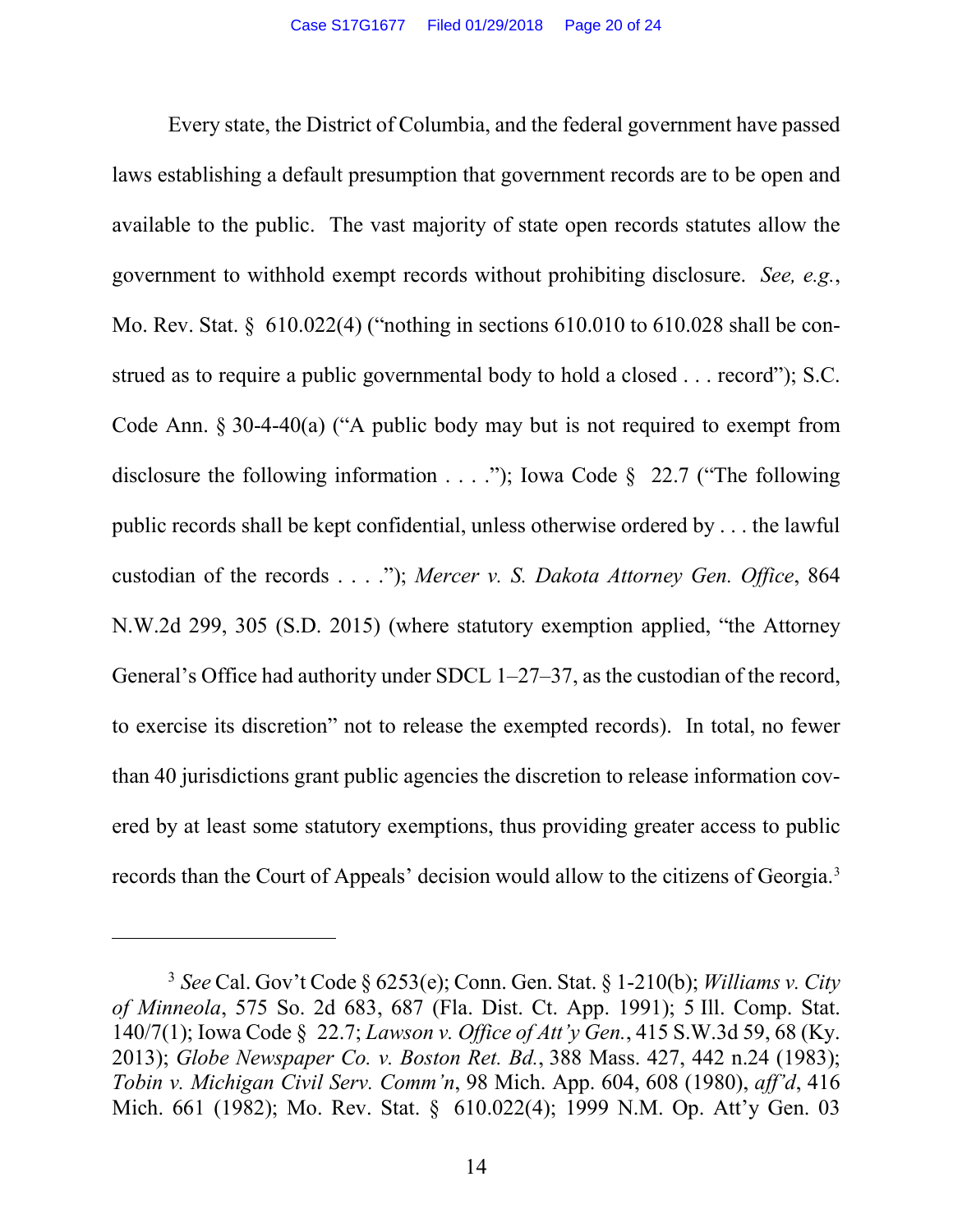<span id="page-20-22"></span><span id="page-20-21"></span><span id="page-20-3"></span><span id="page-20-1"></span><span id="page-20-0"></span>(N.M.A.G.), 1999 WL 33135100; N.D. Cent. Code § 44-04-17.1(5); State of Oregon Department of Justice, Att'y Gen.'s Public Records and Meetings Manual 119 (Nov. 2014), https://www.doj.state.or.us/wp-content/uploads/2017/06/pulic\_records \_and meetings\_manual.pdf; 65 Pa. Cons. Stat. § 67.506(c); *R.I. Fed'n of Teachers, AFT, AFL-CIO v. Sundlun*, 595 A.2d 799, 802–03 (R.I. 1991); S.C. Code Ann. § 30-4- 40(a); *Mercer v. S. Dakota Att'y Gen. Office*, 864 N.W.2d 299, 305 (S.D. 2015); Tex. Gov't Code Ann. § 552.007(a); Va. Code Ann. § 2.2-3705.1(1); Wash. Rev. Code § 42.56.070 (1) ("which exempts *or* prohibits disclosure" (emphasis added)); Wis. Stat. § 19.356.

<span id="page-20-20"></span><span id="page-20-16"></span> $\overline{a}$ 

<span id="page-20-26"></span><span id="page-20-25"></span><span id="page-20-24"></span><span id="page-20-14"></span><span id="page-20-12"></span><span id="page-20-10"></span><span id="page-20-9"></span><span id="page-20-8"></span><span id="page-20-7"></span><span id="page-20-6"></span><span id="page-20-5"></span><span id="page-20-4"></span><span id="page-20-2"></span>*See also* Alaska Stat. § 40.25.120(a)(4) (using permissive nondisclosure language); Ariz. Rev. Stat. Ann. § 39-128(B) (same); Colo. Rev. Stat. § 24-72-204(2)(a) (same); D.C. Code § 2-534(a) (same); Haw. Rev. Stat. § 92F-13 (same); Ind. Code § 5-14-3-4(b) (same); Kan. Stat. Ann. § 45-221 (same); Md. GP § 4-343 (same); 25-61 Miss. Code. R. § 12(2)(a) (same); Mont. Code Ann. § 2-6-1003(2) (same); Neb. Rev. Stat. § 84-712.05 (same); N.J. Stat. Ann. § 47:1A-3 (same); N.Y. Pub. Off. Law § 87(2) (same); N.C. Gen. Stat. § 132-1.1(a) (same); Utah Code Ann. § 63G-2-201(b) (same); Wyo. Stat. Ann. § 16-4-203(b) (same).

<span id="page-20-27"></span><span id="page-20-23"></span><span id="page-20-19"></span><span id="page-20-18"></span><span id="page-20-17"></span><span id="page-20-15"></span><span id="page-20-13"></span><span id="page-20-11"></span>*Compare* Idaho Code § 74-105(14) (no mandatory nondisclosure language) *with id.* § 74-105(5) ("shall be exempt from disclosure to the public"); *compare* La. Stat. Ann. § 44:3(A) ("[n]othing . . . shall be construed to require disclosures of records") *with id.* § 44:3(B) ("[n]o officer or employee of any of the officers, agencies, or departments . . . shall disclose said . . . information"); *compare* Me. Rev. Stat. Ann. tit. 1, § 402(3)(B) (exception for documents protected by privilege, which can be waived upon disclosure) *with Dubois v. Dep't of Envtl. Prot.*, 2017 Me. 224 ¶ 20, 174 A.3d 314, 319 (" '[A] record that is or contains intelligence and investigative record information is confidential and may not be disseminated by a Maine criminal justice agency . . . if there is a reasonable possibility that . . . inspection of the record would . . . [d]isclose the identity of a confidential source."); *compare* Okla. Stat. tit. 51, § 24A.5(2) (the exempted information at issue "may be redacted or deleted prior to release") *with id.* § 24A.5(1) (the Act "does not apply to records specifically required by law to be kept confidential including . . .").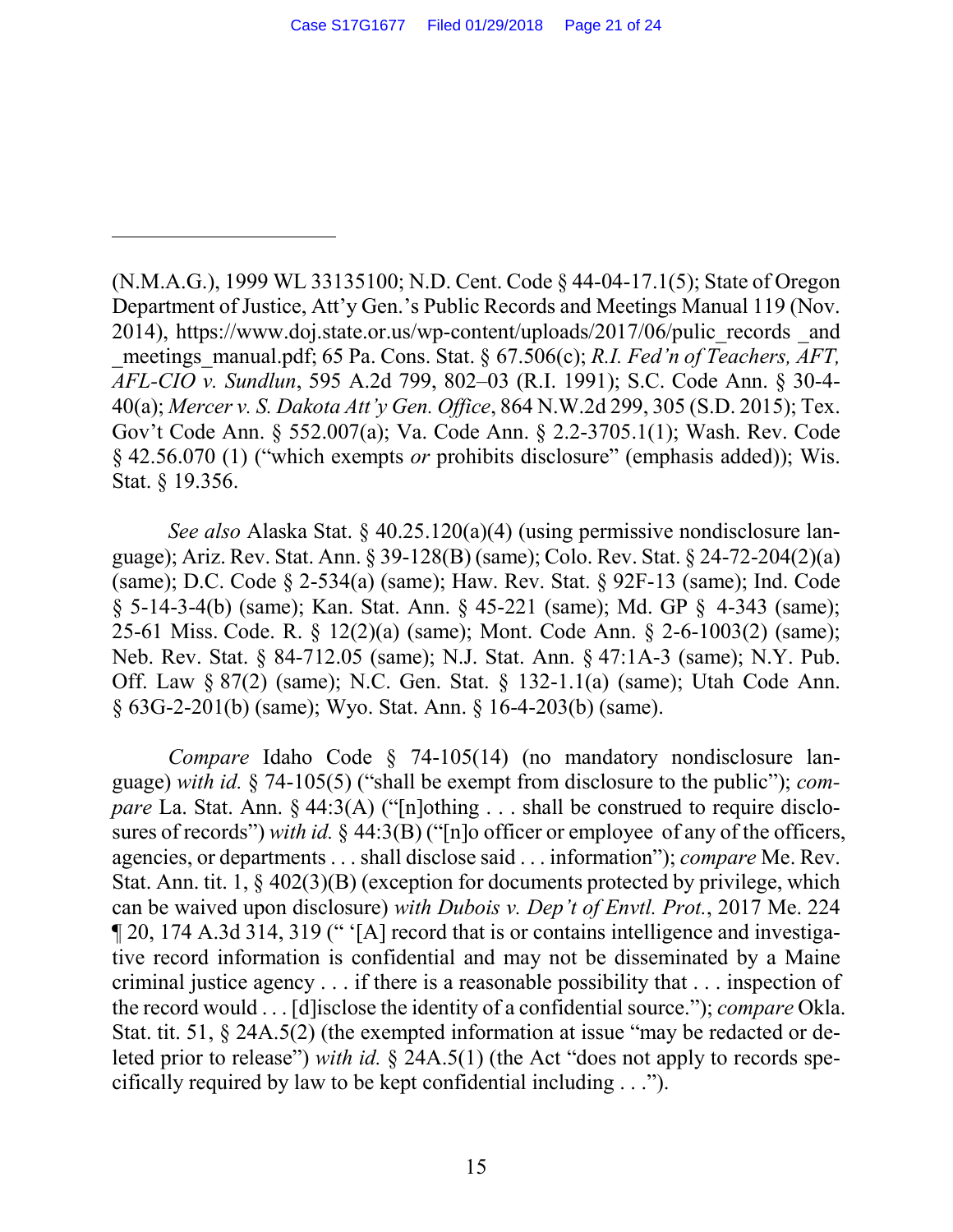<span id="page-21-2"></span>By contrast, only three states are known to treat all of their statutory exemp-tions as mandatory bars to disclosure.<sup>[4](#page-21-3)</sup> And in two of these outlier states, that result is dictated by specific statutory language. Tenn. Code Ann. § 10-7-504 (using language like "shall be treated as confidential" and/or "shall not be open for inspection by members of the public" in the text of *every* statutory exemption); Ark. Code Ann. § 25-19-105(b) (records in all exempt categories "shall not be deemed to be made open to the public").

The General Assembly certainly knows how to prohibit access to information when that is its intent. *See, e.g.*, O.C.G.A. § 48-2-15 (providing for the confidentiality of tax information). But it included no such overarching prohibition in the Open Records Act. To the contrary, it reiterated Georgia's "strong public policy . . . in favor of open government." O.C.G.A. § 50-18-70(a).

The Court of Appeals erred in interpreting the Act to create a regime that is far more restrictive than that of most other states.

<span id="page-21-1"></span><span id="page-21-0"></span> $\overline{a}$ 

<span id="page-21-3"></span><sup>&</sup>lt;sup>4</sup> These three states are (1) Arkansas, Ark. Code Ann. § 25-19-105(b); (2) Tennessee, *e.g.*, Tenn. Code Ann. § 10-7-504, and (3) West Virginia, *W. Virginia Reg'l Jail & Corr. Facility Auth. v. Marcum*, 799 S.E.2d 540, 547 (W. Va. 2017) ("Our statute provides a blanket prohibition against disclosure of any record coming within its exemption.").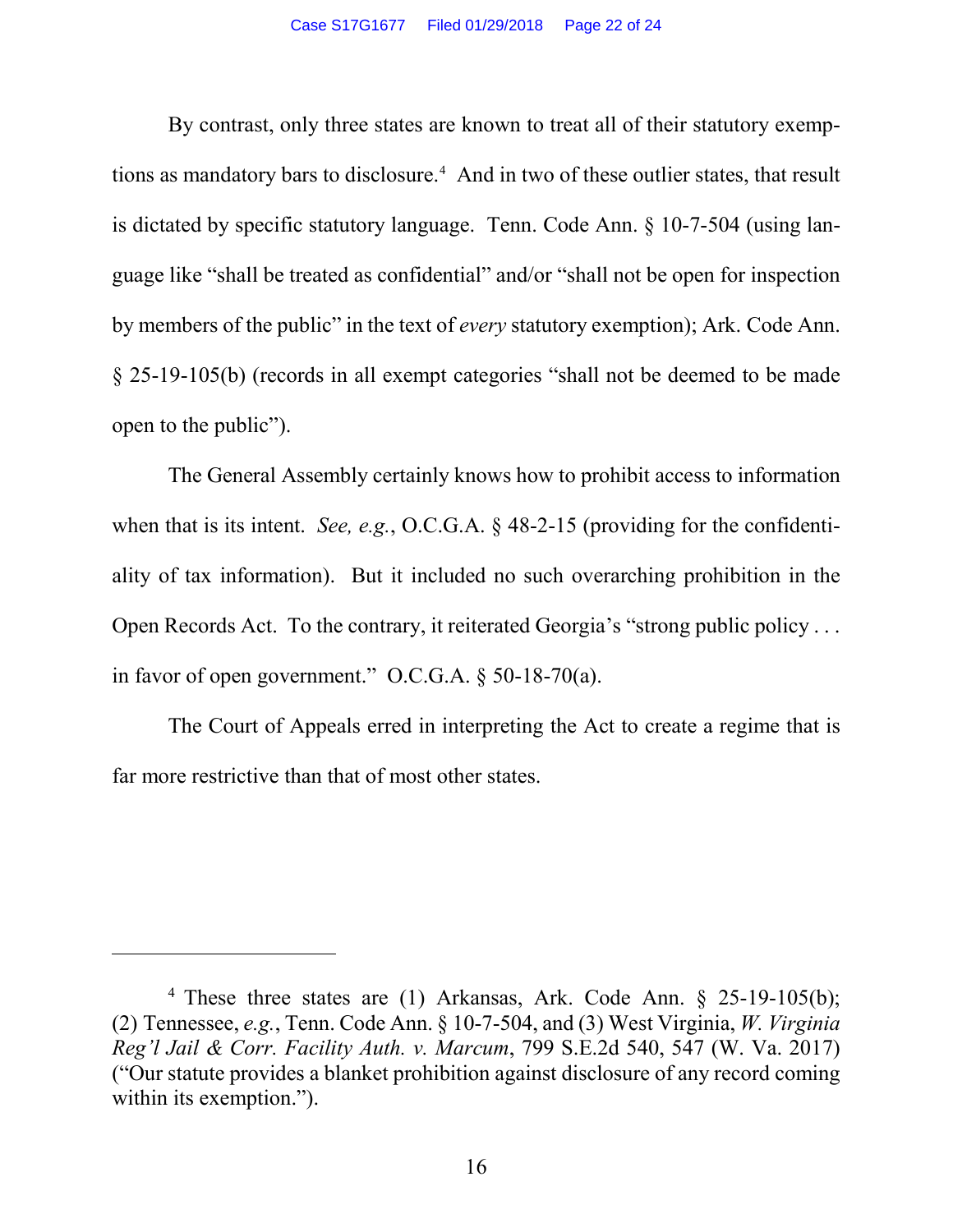### **CONCLUSION**

For the reasons stated above, *amici* respectfully request that the Court re-

verse the ruling of the Court of Appeals.

Dated: January 29, 2018 Respectfully submitted,

/s/ *Peter C. Canfield* Peter C. Canfield (Ga. Bar No. 107748) Jason T. Burnette (Ga. Bar No. 242526) Alex Potapov (DC Bar No. 998355) Meredith C. Kincaid (Ga. Bar No. 148549) JONES DAY 1420 Peachtree St., N.E., Suite 800 Atlanta, Georgia 30309-3053 Telephone: (404) 521-3939

*Attorneys for Amici Curiae*